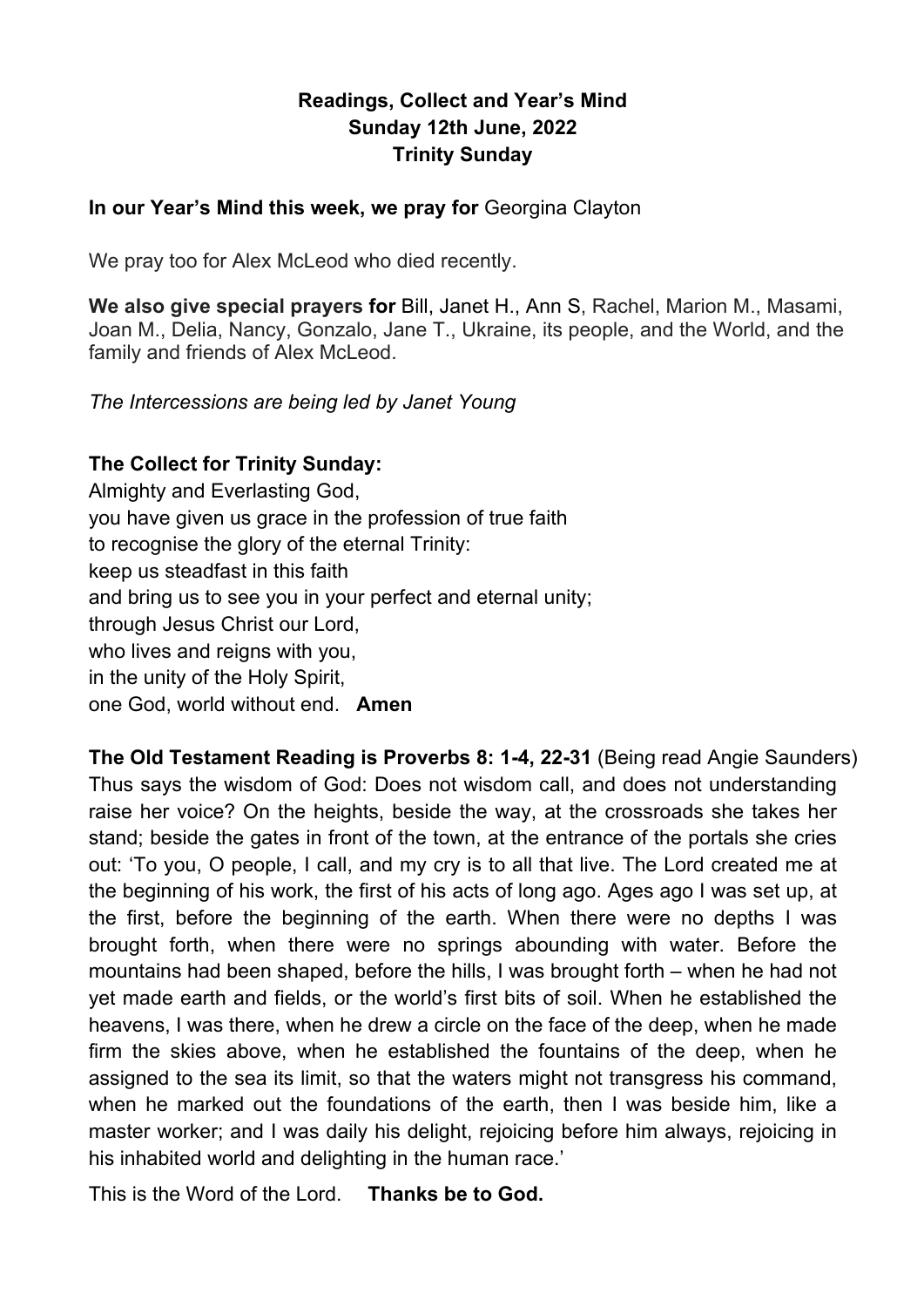## **Psalm 8**

- 1. O Lord our governor, how exalted is your name in all the world!
- 2. Out of the mouths of infants and children your majesty is praised above the heavens.
- 3. You have set up a stronghold against your adversaries, to quell the enemy and the avenger.
- 4. When I consider your heavens, the work of your fingers, the moon and the stars you have set in their courses,
- 5. What are mortals, that you should be mindful of them? mere human beings, that you should seek them out?
- 6. You have made them little lower than the angels; you adorn them with glory and honour.
- 7. You give them mastery over the works of your hands; and put all things under their feet,
- 8. All sheep and oxen, even the wild beasts of the field,
- 9. The birds of the air, the fish of the sea, and whatsoever walks in the paths of the sea.
- 10. O Lord our governor, how exalted is your name in all the world!

This is the Word of the Lord. **Thanks be to God.**

## **The New Testament Reading is Romans 5: 1-5**

Since we are justified by faith, we have peace with God through our Lord Jesus Christ, through whom we have obtained access to this grace in which we stand; and we boast in our hope of sharing the glory of God. And not only that, but we also boast in our sufferings, knowing that suffering produces endurance, and endurance produces character, and character produces hope, and hope does not disappoint us, because God's love has been poured into our hearts through the Holy Spirit that has been given to us.

This is the Word of the Lord. **Thanks be to God.**

# **The Gospel Reading is John 16: 12-15**

## **Glory to Christ our Saviour**

Jesus said to his disciples:

'I still have many things to say to you, but you cannot bear them now. When the Spirit of truth comes, he will guide you into all the truth; for he will not speak on his own, but will speak whatever he hears, and he will declare to you the things that are to come. He will glorify me, because he will take what is mine and declare it to you. All that the father has is mine.

For this reason I said that he will take what is mine and declare it to you.'

This is the Word of the Lord. **Thanks be to God.**